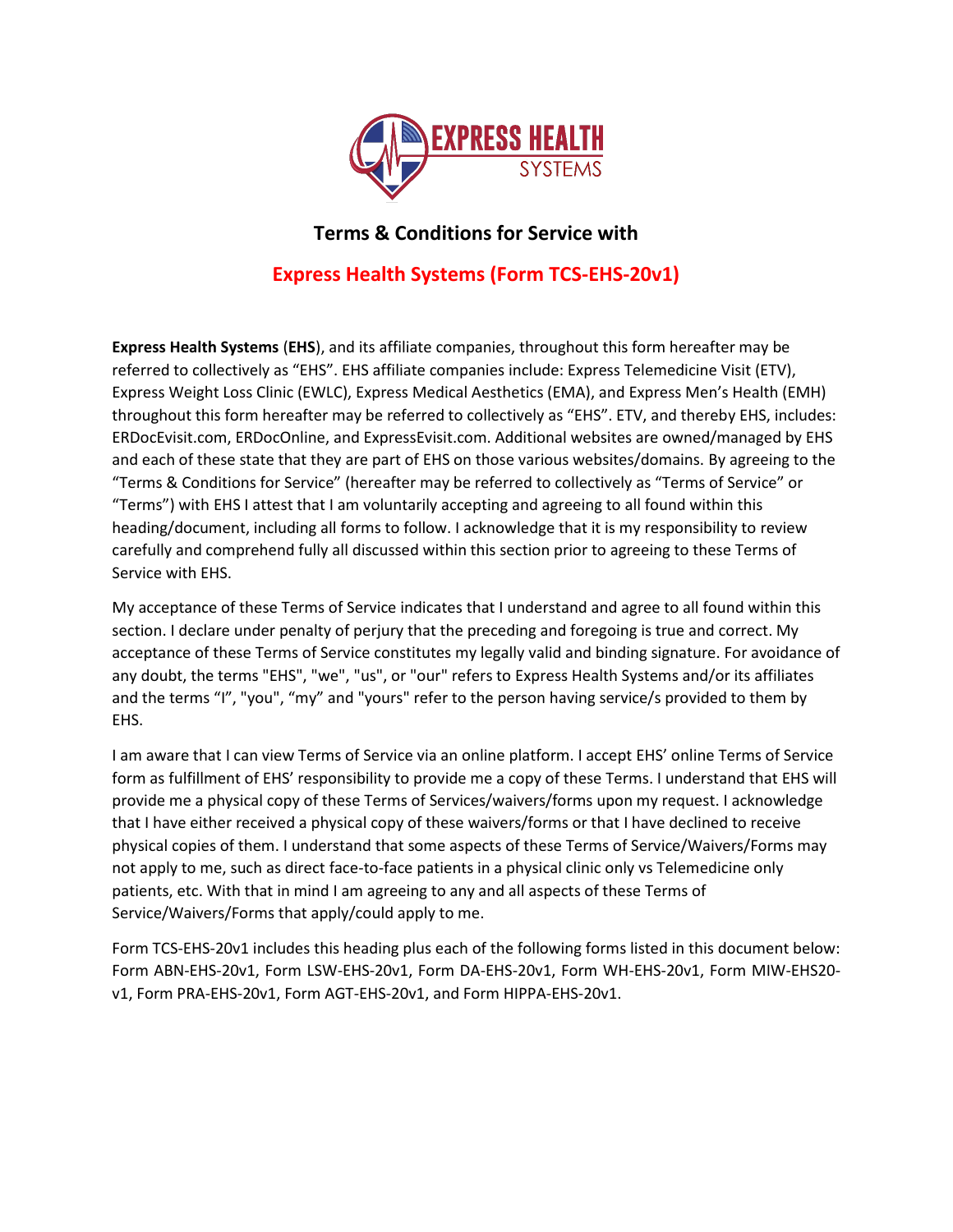### **ADVANCE BENEFICIARY NOTICE (ABN) (Form ABN-EHS-20v1)**

My medical insurance providers, regardless of whether they are a private sector based medical insurance company (such as Blue Cross Blue Shield, Aetna, United Healthcare, Cigna, Humana, etc.), hereafter may collectively referred to as "your" or "my" "Private Medical Insurance Coverage" or "Private Insurance". Additionally, any government based/related medical insurance company (such as Medicare, Medicaid, CHIPS, TriCare, Worker's Compensation Insurance/Worker's Comp, etc.), hereafter may collectively be referred to as "your" or "my" "Government Medical Insurance Coverage" or "Government Insurance". I understand that by choosing to receive care from EHS that they will only bill Private Insurance, and that they will NOT bill Government Insurance. If my Private Insurance fails to cover care provided by EHS and/or if a deductible applies per my Private Insurance Policy/Policies that I will be personally held responsible financially for care provided by EHS. By choosing to receive services from EHS I am voluntarily agreeing to waive any and all rights that are afforded me by any and all entities that are part of my government medical insurance coverage as they relate to my care provided by EHS. I understand that EHS will not bill Medicare, or any other government insurance entity/entities that constitute my government medical insurance coverage, for any service provided to me by EHS. I understand that I am required to pay for EHS services directly in the event that my private insurance fails to cover EHS expenses. I understand that my government medical insurance coverage will not reimburse me for my expenses with EHS. Medicare, and other entities within my government medical insurance coverage, often do not cover all health care expenses either in part or completely. Medicare, and other entities that constitute my government medical insurance coverage, only pay for covered items and services when Medicare, or others, rules are met. The fact that Medicare, and other entities that constitute my government medical insurance coverage, will not pay for a service/s or product/s does not mean that you should not receive it. There may be a good reason your doctor/medical clinician recommended it or that you have voluntarily elected to use such services. Right now, in your case, Medicare, and other entities that constitute my government medical insurance coverage, may or may not pay for the services and/or procedures indicated below:

### SERVICES / PROCEDURES

Some and/or all services provided at or with any of EHS' affiliate companies.

### REASON

Some entities, such as EHS, who do not wish to enroll in the Medicare, and other entities that constitute my government medical insurance coverage, program may "opt-out" of Medicare, and other entities that constitute my government medical insurance coverage. This means that neither the entity (in this case EHS), nor the beneficiary (in this case you the patient) submits the bill to any of your government controlled/related medical insurance coverage for services rendered. Instead, the beneficiary (you) pays the entity (EHS) out of your pocket if and only if your private insurance fails to cover all expenses related to care provided to you by EHS. Additionally, neither party (you or EHS) is to seek or be reimbursed by Medicare, or any other government controlled/related entity that constitutes my medical insurance coverage. By agreeing to the Terms of Service with EHS I am entering a binding private contract that prevents EHS and me from receiving payment from Medicare or any other government controlled/related entity that constitutes my medical insurance coverage for any services performed by EHS. EHS has opted-out of Medicare and all other entities that constitute your government medical insurance coverage.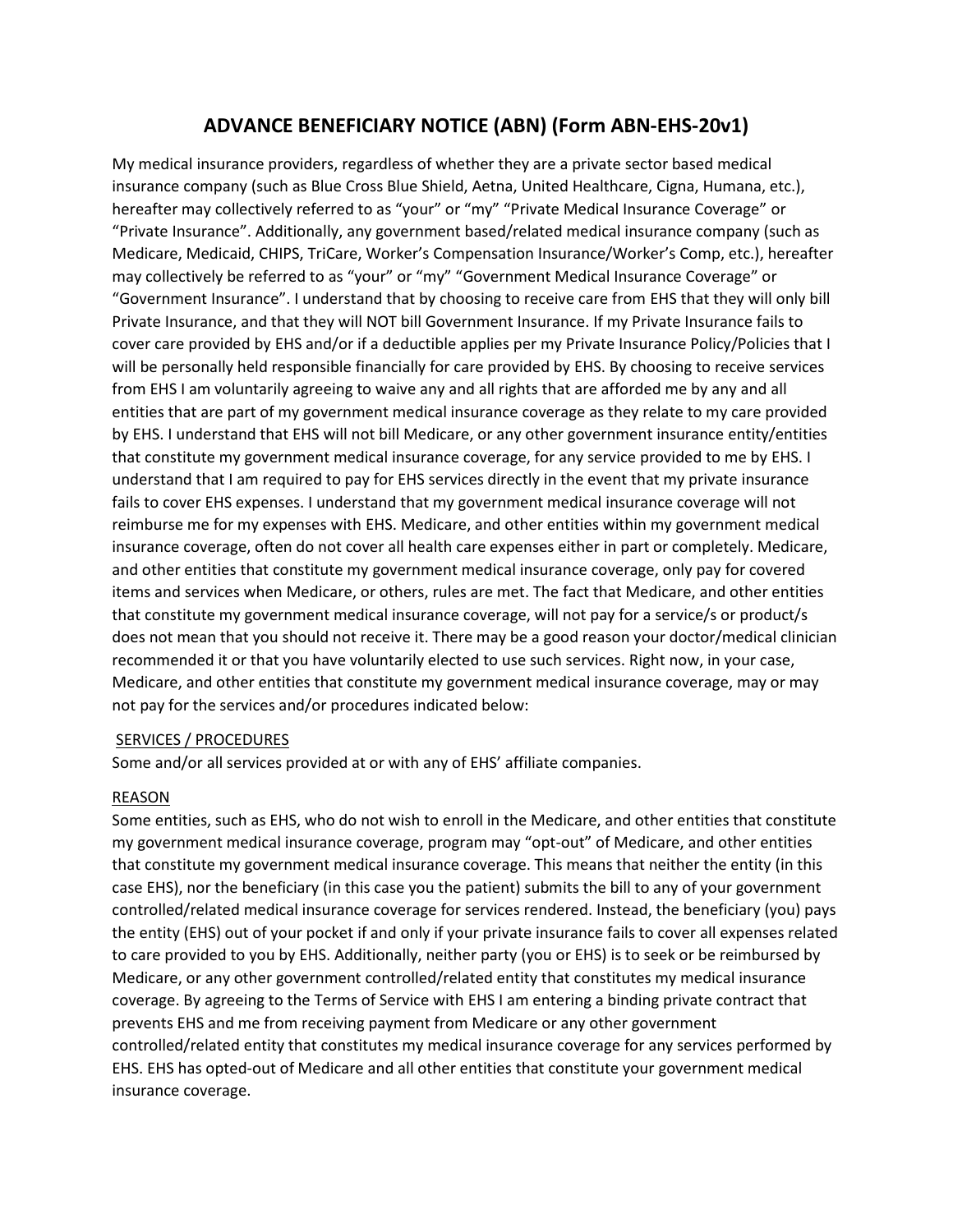Whether any non-government medical insurance coverage providers will allow your expenses with EHS to be covered by their plan with you and/or permit them to be applied towards your deductible with them is their choice alone. I understand and acknowledge that EHS has no control over this, and that EHS makes no guarantees whether any of my nongovernment medical insurance coverage providers will or will not allow my expenses with EHS to be applied towards my deductible or for reimbursement with them. I furthermore acknowledge that I agree to allow EHS to share information necessary with any and all of my private insurance companies in order to seek compensation direct to EHS for care EHS provided me. I am aware that EHS can provide me their billing information they provided any and all of my private insurance companies.

The purpose of this ABN form, and the remaining forms found within EHS' Terms of Services, is to help you make an informed choice about whether or not you wish to receive EHS' services &/or procedures, knowing that you will have to pay for them yourself in the event that your private medical insurance does not cover any or all of your bill with EHS. Additionally, this ABN form intends to make it clear to you that EHS will not bill any government insurance program for any care EHS provides you. If after reading the information contained here you still do not understand why Medicare, and/or any other entity within my government medical insurance coverage, will not be billed for services provided to me by EHS then simply ask one of our staff to help further explain it to you. You will have to pay for services provided to you by us yourself directly if and only if your private medical insurance fails to cover your bill with EHS in full. If you have any questions regarding expenses, services, or EHS policies ask our staff until you are satisfied. It is your responsibility to understand this prior to agreeing to have EHS provide you services. Agreeing to have services, procedures, and/or products provided to you by/with EHS is you verifying that you agree to the points made in these Terms of Services.

I acknowledge that any rights granted to me by any entity that constitutes my government medical insurance coverage are voluntarily made null-in-void/waived by me regarding any procedures, medical care, products, and/or any services provided by EHS at any of its physical EHS clinics, in-home visits, at facility visits (such as hospitals, in-patient hospice, in-patient rehab, and/or nursing homes/facilities, etc) its online platforms, and/or via any of its Telemedicine Systems. I understand and agree that any disputes that may arise regarding any of these issues, are null-in-void in favor of EHS in accordance with this document. By choosing to be a patient with EHS I waive my rights to have any care provided by them to be submitted by them, or me, to my government medical insurance coverage company/companies.

I fully accept the policies of EHS as described in these documents. I understand and accept that the rates set by EHS may or may not be different than the rates set by any of the entities that comprise my government medical insurance coverage. I understand and agree that any providers/clinicians of EHS that perform any procedures on me and/or provide me any other medical care, products, and/or services at EHS are not independently obligated and/or responsible for following any rights otherwise afforded me by any of the entities that make up my government medical insurance coverage. This statement is true regardless of whether or not any of EHS' medical care providers (clinician/s) that provided care for me at EHS are or are not listed as a provider for any of the entities that make up my government medical insurance coverage. This statement regarding the clinician is also true regardless of whether that clinician provides services for any practice/facility/entity outside of/separate from EHS and regardless of whether that other practice/facility/entity is or is not a provider for any entity within my government medical insurance coverage group. I understand and agree that any procedure/s, medical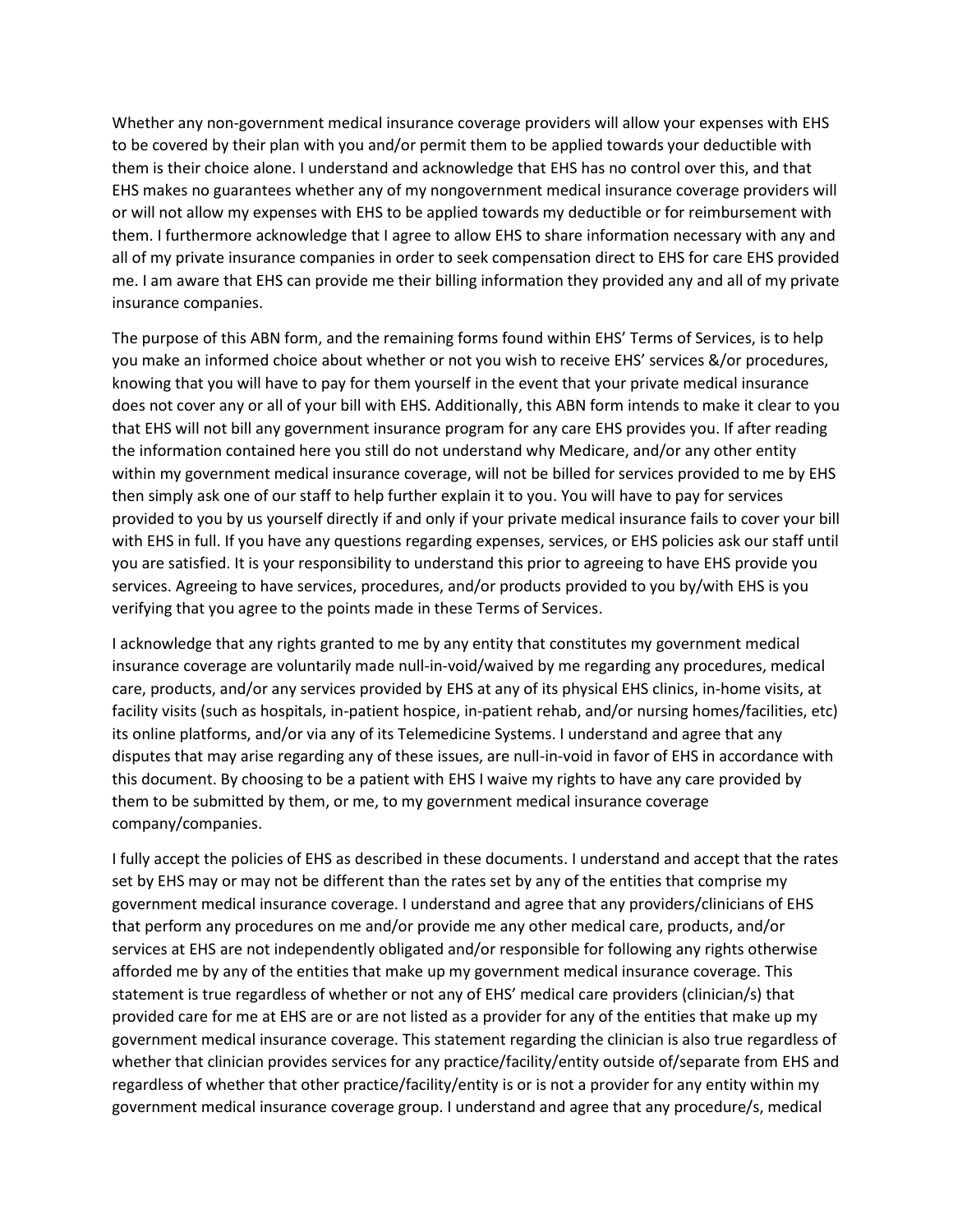care, and/or service/s performed and/or provided by EHS is waived from the provider's duties and obligations set forth by my government medical insurance coverage regardless of the EHS clinic/patient location/service, duration, cost, or type of procedure/s/medical care/and/or service/s.

I understand I cannot appeal Medicare's, or any other government controlled/related medical insurance provider's, decision regarding any of this. I understand that EHS is not responsible to provide me information regarding what benefits I may or may not have from any or all of my government medical insurance coverage. I am aware that some state's Medicaid Programs may even provide transportation, such as MaineCare. I am also aware that many other great benefits may exist, including coverage for Telemedicine visits for institutions that, unlike EHS, have opted-in/enrolled with various government medical insurance coverage entities.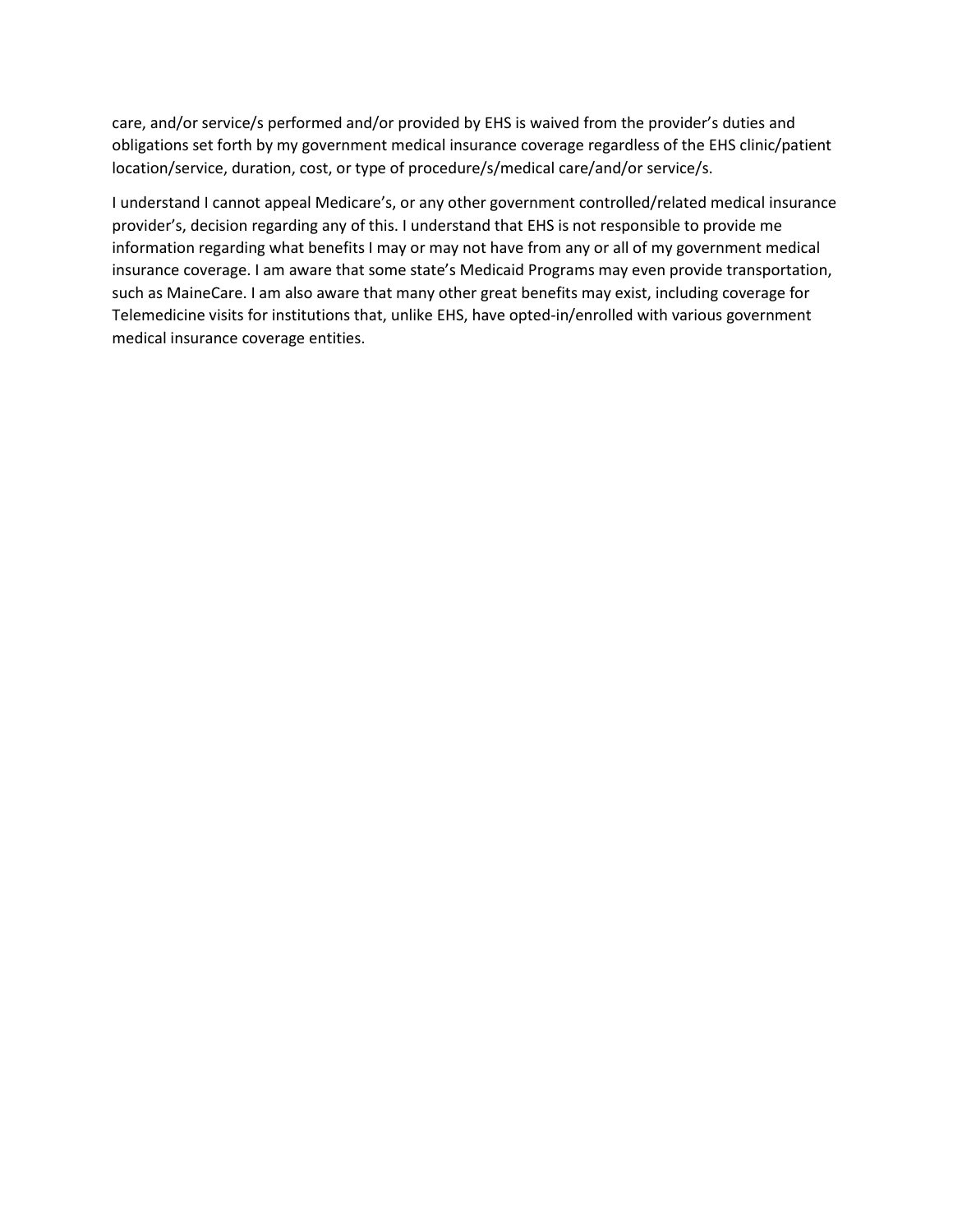# **LIMITED SCOPE OF CARE WAIVER ACKNOWLEDGMENT (Form LSW-EHS-20v1)**

I understand and agree to the following:

- 1. That EHS assists in managing only a limited aspect of my health care. That aspect being: provide Covid 19 PCR test, coordinating care of home visits by nursing staff, wound care specialist, physical therapist, occupational therapist, and speech therapist; evaluation of patients after hospitalization and/or after surgery; minor urgent care type issues during home visits; house calls for non-emergent medical issues; providing temporary refills when necessary for patient's routine medications that are non-narcotics non-benzodiazepines; minor limited telemedicine urgent care type issues; home monitoring of patients, and weight management/weight loss for those 18 or older.
- 2. That EHS does not intend to fill the role of a primary care physician/provider (PCP) or the roles of various sub-specialist physicians. Additionally, they are not a substitute for emergent care that needs to be provided by either an Emergency Department, a physical location based Urgent Care, a hospital, &/or a PCP or sub-specialist in their office. It is my responsibility alone to contact emergency services, such as 911, if I believe that I, or my dependents, are experiencing an emergent medical issue/condition. Regarding Covid 19 I understand that EHS serves only to provide testing services. I understand that if I have an active Covid 19 infection (or I test "positive" on the Covid 19 PCR test through EHS) that if I need treatment for signs and symptoms of Covid that I will need to seek care by my PCP, an Urgent Care, an Emergency Center, or by contacting emergency services, such as 911, if I feel I am experiencing a medical emergency.
- 3. That EHS advises that I see a PCP on a regular basis. Also, that I discuss all my medical care, prescriptions, supplements, and/or products provided by EHS to me with my PCP, my various other medical sub-specialist, and my pharmacist. I understand that EHS wishes to share my encounter with them to my PCP. I am also aware that they cannot release my EHS medical records to my PCP unless I give them consent as well as accurate contact information for my PCP. This is also true for any of my dependents that I am responsible for that I have receive care from EHS.
- 4. That if I experience any adverse reactions, side effects, or allergic reactions from any medications (prescription or non-prescription) that I receive from EHS, then it is my responsibility to stop taking the medication(s) immediately, seek medical advice, and to be evaluated by my PCP and/or emergency services providers as necessary. Additionally, I need to inform EHS of any such reactions.
- 5. That EHS, as well as other clinicians, cannot anticipate whether I will experience adverse reactions, side effects, or allergic reactions, after receiving any medication(s) EHS prescribes, or administers via injections, such says intramuscular, intravenous, and/or subcutaneous. I understand that such reactions can occur to anyone with any medication at any time and that EHS and the prescribing clinician is not at fault for such reactions.
- 6. EHS does not guarantee success at treating various medical conditions. I understand that various medical conditions are complex multifaceted issues with many variables. Various medical conditions include any/all conditions that may be treated in-person or via Telemedicine. EHS does not guarantee success at losing weight, hair regrowth, or with treatment of the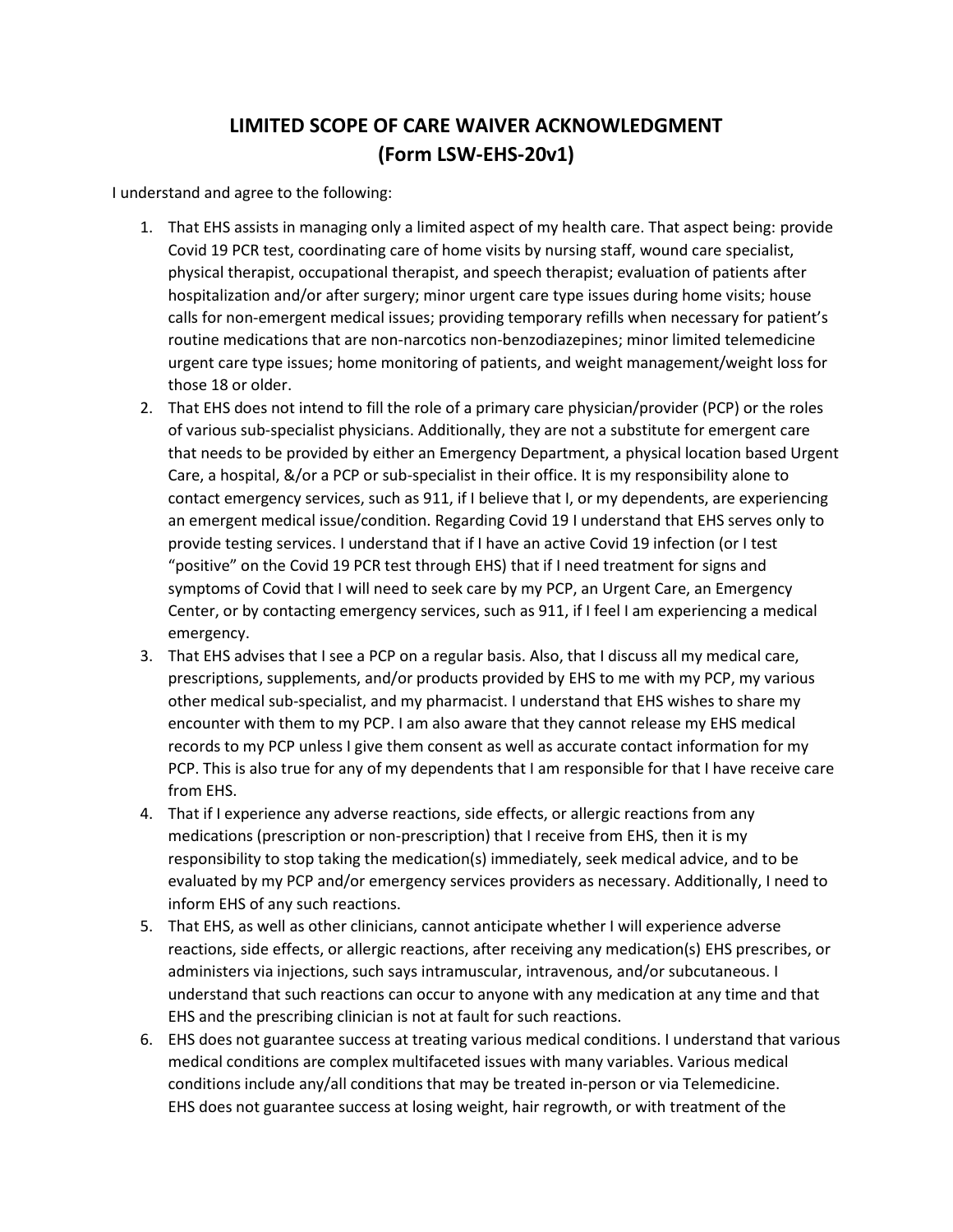symptoms of erectile dysfunction. EHS does not guarantee that minor urgent care issues, whether treated in-person or via Telemedicine, will resolve with treatment provided. All illnesses, including infections, have the risk of worsening instead of improving despite treatment.

- 7. To increase my chances of success I must follow the recommendations of my EHS clinician/s, all my other clinicians (PCP and subspecialists), and supportive staff with Home Rehab companies. Additionally, I need to take all medication(s) as prescribed, follow instructions from various home care/rehab specialist, follow all post-operative and all post-hospitalization instructions, and dietary recommendations by my PCP and sub-specialist in order to improve my chance of success in treatment. Following all these points decrease my risk of readmission to a hospital, repeat surgeries, poor outcomes, pain, permanent disability, and death, but they do not guarantee this. Regarding weight management care to increase my chances of success with weight loss, I must follow the recommendations found on the EHS Dietary and Lifestyle Patient Information Sheet (DLPIS18v1) in addition to taking medication(s) as prescribed by EWLC. Even if all education modules are followed, all dietary recommendations are followed, and exercise recommendations are followed this still does not guarantee weight loss. Being overweight or obese occurs as a result of multiple factors and its treatment is complex and not guaranteed.
- 8. EHS assumes that I have provided them with accurate information whether via an online form, written information, and/or via verbal communication. I understand that EHS will use the information I provide them to create my Medical Chart/Record. This will be stored as my Electronic Medical Record (EMR) with EHS and/or with companies it holds a Business Associates Agreement to compile/store information that composes my EMR. I understand that I can review this information. I understand that if I provide EHS with false or incomplete information the fault is mine alone and it can negatively impact my health/outcomes.
- 9. That it is my responsibility to inform EHS if I am pregnant, may be pregnant, and/or if I am breast feeding. If I fail to disclose that any of these are true for me then I understand that EHS will assume that I am not pregnant, I have no chance of being pregnant, and that I am not breast feeding. I understand that pregnancy and breast feeding a newborn guide and restrict the medical care and prescription medications that can be safely provided to a patient. I understand that certain medications and treatments can be harmful to a baby during pregnancy or while breast feeding. I acknowledge that it is my responsibility to know if I am or if I may be pregnant.
- 10. I am aware and acknowledge that if I am dissatisfied with any of my interactions with, care provided by, health outcomes, staff, or clinicians working with EHS or EHS in any way, that EHS' medical and non-medical administrative team are available for open discussions/dialogue to help resolve any issues. I am also aware that all patients, including those of EHS, have the right to contact State Medical Boards to file formal complaints about individual clinicians and/or medical institutions such as EHS and all its affiliates. The National Practitioner Data Bank (NPDB) is a computer database ran by the US Department of Health and Human Services that lists damaging information about US physicians and other healthcare practitioners/clinicians. I understand that I can contact any State Medical Board on my own regarding any medical clinician, including those with EHS. I also understand that if I wish to contact EHS requesting contact information for any State Medical Board, that they will provide me with such information.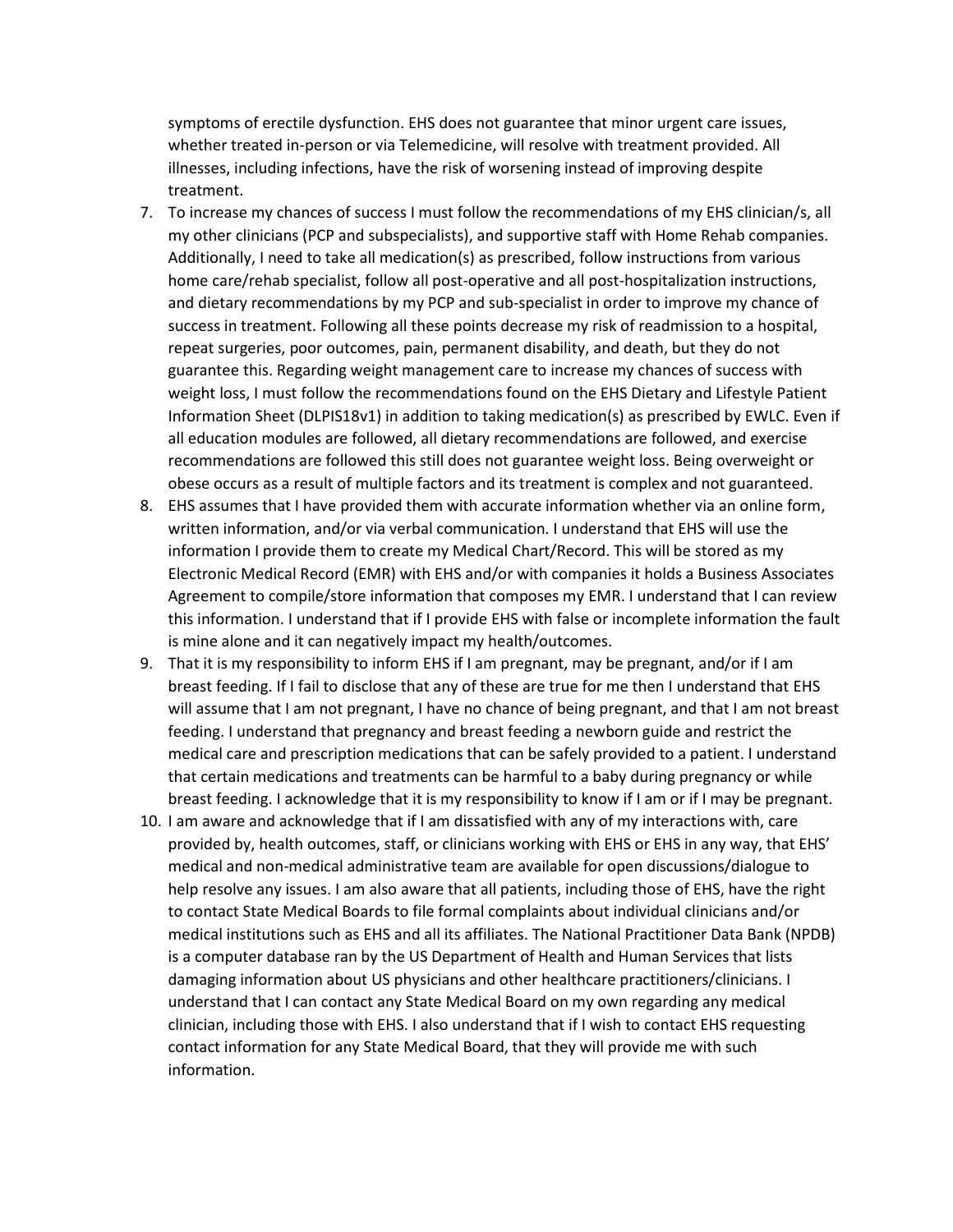- 11. For treatment to occur between a medical practitioner/clinician and a patient a professional relationship must be created. This can be referred to as a provider-patient relationship. This can either be created via a face-to-face encounter in a patient's private place of residence/medical office/clinic/hospital/nursing home/in-patient hospice facility/etc. and/or through a Telemedicine Visit via a live interactive HIPAA compliant secure audio-video conference. Additionally, during times of significant public health concerns, such as a pandemic outbreak (example Covid19), State and/or Federal rules/regulations may or may not be eased to permit less restrictive means in order to create a patient-clinician relationship, such as a simple phone call. To truly create a provider-patient relationship EHS requires both acceptance of our Terms of Service plus either a face-to-face live interaction or a live interactive HIPAA complaint secure audio-video conference between the patient and one of our clinicians/clinicians contracted to provide medical treatment for our clients. During a significant public health concern, a phone call between a EHS clinician and a patient alone with acceptance of our Terms of Service may suffice to create a provider-patient relationship with EHS. A proper professional relationship with a minor is established once the legally responsible individual for the minor patient has accepted our Terms of Service on behalf of the patient and the patient has spoken to one of our clinicians via either a face-to-face live interaction or a live interactive HIPAA complaint secure audio-video conference (exceptions under significant public concern may exist). Several additional requirements must be meet, as well, in order to create a valid provider-patient relationship via Telemedicine. These requirements vary by State, but EHS' processes incorporate all State requirements within our system. By establishing a professional relationship with EHS I am agreeing/consenting to treatment by EHS.
- 12. Follow up care is often helpful, and sometimes it is necessary. This is true regarding in-office face-to-face visits as well as with Telemedicine patients. Scheduling a follow-up visit with EHS for Telemedicine is the same process as setting up an initial Telemedicine visit with us. Additionally, if a local face-to-face in-office visit with someone outside of the EHS system is necessary EHS' staff will provide you with local independent (meaning outside of EHS) clinicians and/or facilities upon request. Call our staff for more information regarding this and/or review your medical records with us. Contact our staff for further details.
- 13. Communications with Patients: There are multiple ways to interact with EHS. These include, but are not limited to, the following: at home visits, in office visits, live interactive audio-video HIPAA Compliant Video Conferencing, Instant Messaging via our Patient Portal during regular business hours, static messaging via our Patient Portal while our clinics are closed, and phone calls. Our patients may be able to send us messages via our various websites. We receive these into our email system. We respond to these messages via email, but only with general information. We do not send any Protected Health Information (PHI) via email. Any PHI/sensitive information we send electronically is done so through our HIPAA Complaint Messaging System found within our Patient Portal. We aim to answer all messages by close of business during a business day or on the first open business day for messages sent after close of business. EHS does not directly communicate with our patients via our main public website/s. Our patients can message EHS in general through our Patient Portal.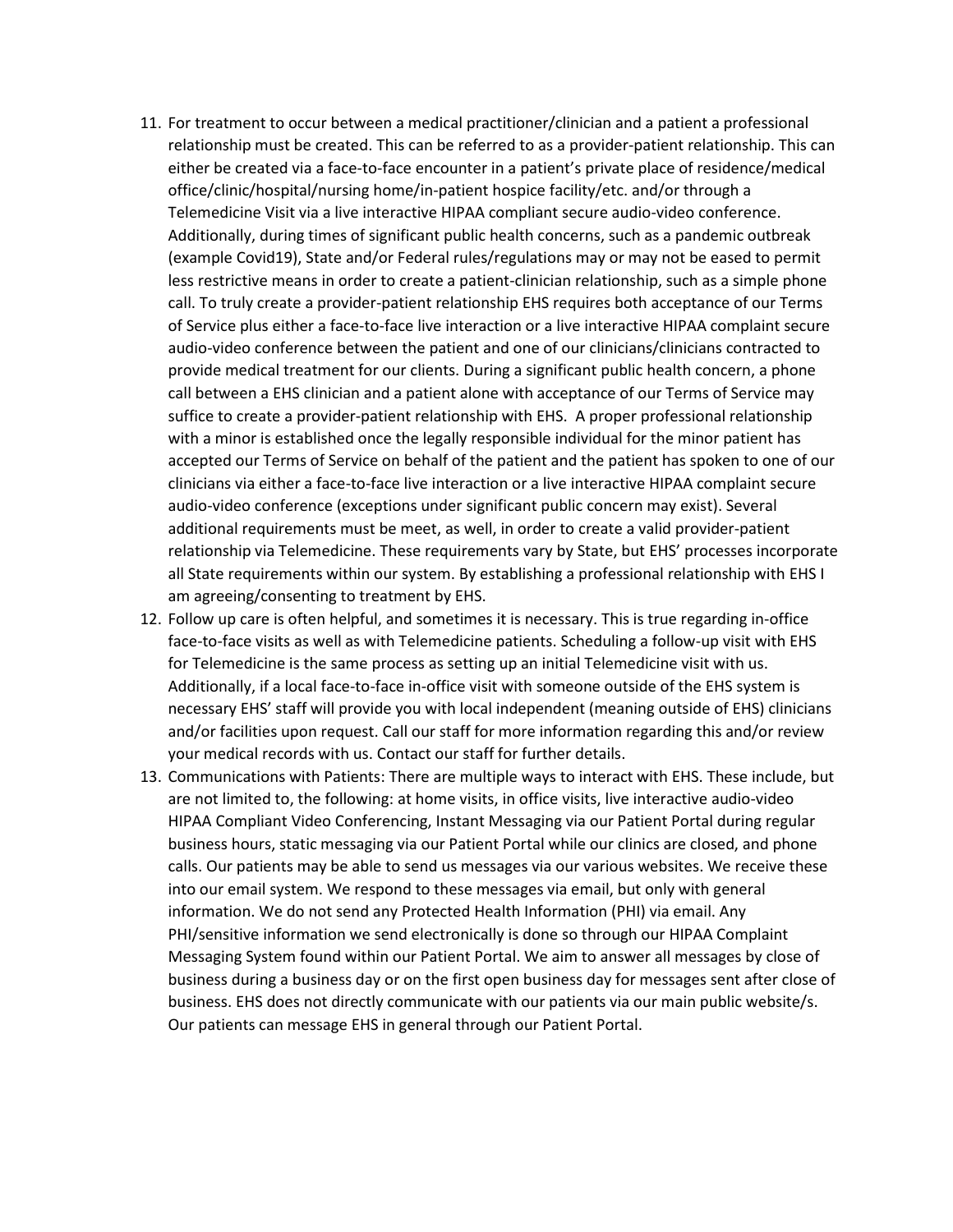### **DISCLAIMER ACKNOWLEDGEMENT (Form DA-EHS-20v1)**

The information provided by EHS, on its printouts, on its websites, on its Patient Portal, and on its social media platforms, are not intended to provide or serve as an exhaustive or fully comprehensive medical resource regarding any number of various medical conditions. Likewise, descriptions found on our websites about medications (prescription and non-prescription) by EHS, if any exist, and injectable medications injected at any EHS facility, at a patient's private residence, at any facility the patient is in, or patient directed injections separate from an EHS facility, are not intended to provide an exhaustive or fully comprehensive medical resource regarding medications prescribed/ordered by EHS. Contraindications to the use of certain medications exist. Providing the most accurate medical information to EHS by our patients help minimize, although they can't guarantee, adverse reactions. If I provide EHS with false or incomplete information the fault is mine alone. As with all medications, those prescribed by EHS may produce side effects, allergic reactions, and other possible adverse reactions. For further information, EHS advises that you discuss all medical issues and medications with our clinicians as well as with your PCP, any other medical clinician/s providing you care, and your pharmacist. Additionally, many helpful tools can be found online. The Food and Drug Administration has a useful website, [www.FDA.gov](http://www.fda.gov/), with links to a wealth of information regarding medications and health related topics. There are multiple privately-owned websites that also provide respected and highly detailed information regarding such subjects, free of charge. In addition to discussing all health and medication related issues with your PCP, EHS also encourages you to discuss these matters with your licensed health care provider with EHS. EHS is not claiming, nor intending to imply, that our treatments, and that of the rehab specialist we coordinate with, guarantees success simply by following the plan of care by EHS and the rehab specialist we coordinate with. All medical conditions involve complex issues that may or may not improve with treatment. Declining condition despite treatment with EHS, and/or any other medical care provider, is always a possibility. EHS is not responsible for the care/treatments provided by whatever Rehab Company we arrange to provide rehabilitative care, such as nursing, physical therapy, occupational therapy, and wound care. Any Rehab Company that we place orders with/coordinate with exist as an independent and distinct company from EHS. This is true even if the Rehab company's name is similar to ours. This is also true even if links exist between our websites and/or in the event that our information is imbedded within a Rehab Company's website/s. EHS is distinct from any Rehab company and complies with all State and Federal Laws regarding required separation of physician ran companies and rehab companies. EHS patients have the right to request a specific rehab company be contacted by EHS to carry out their rehab care. If a EHS patient does not specifically request a particular rehab company then the patient is agreeing to use the rehab company that EHS has contacted on my behalf.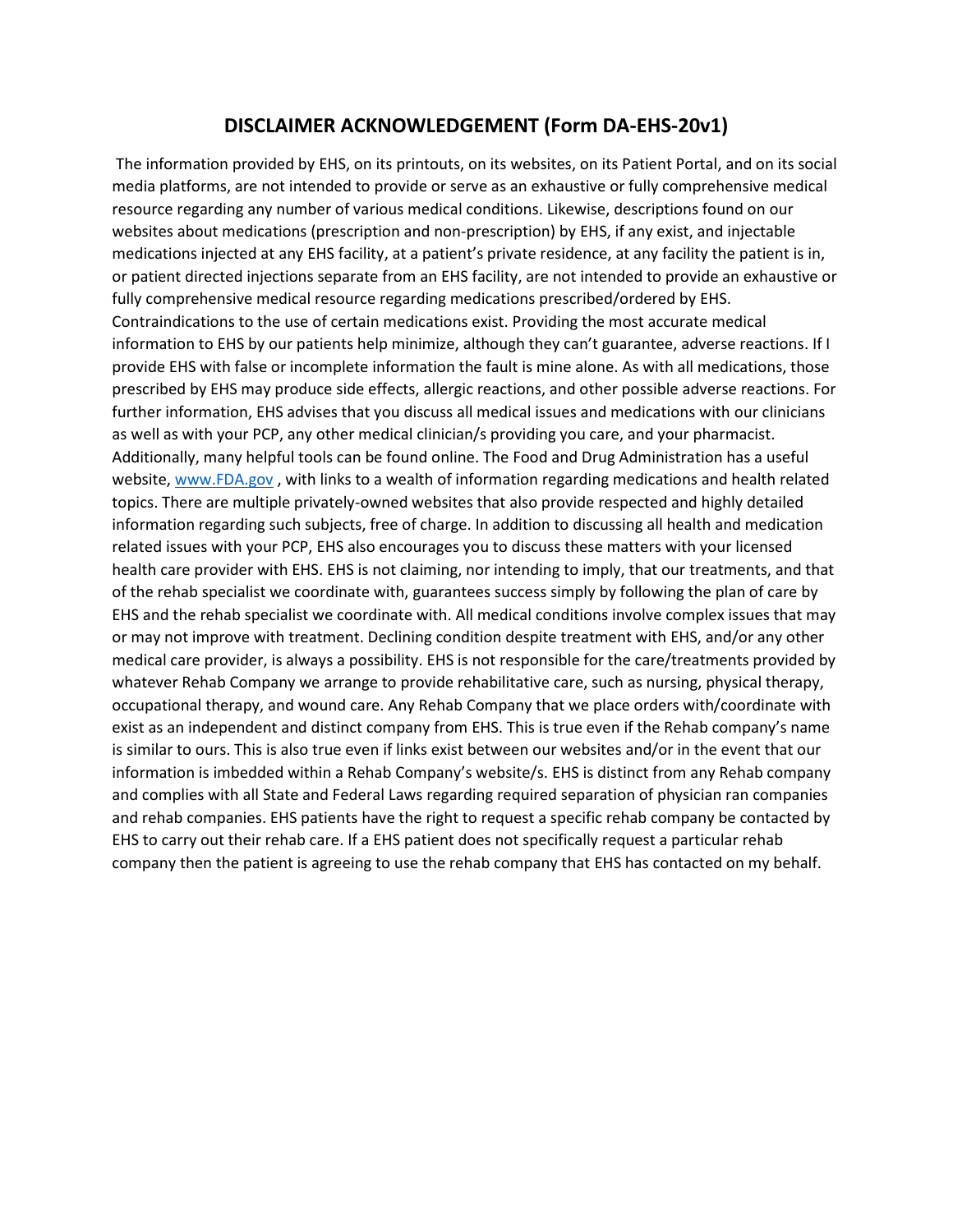# **WAIVER OF HEALTH / MEDICAL HISTORY / MEDICAL CONDITIONS (Form WH-EHS-20v1)**

I understand that EHS is not intended to replace, nor fill the role of, a Primary Care Provider (PCP) or any/all other sub-specialist that make up my health care providers. I acknowledge that EHS has advised that I discuss with my PCP/sub-specialist any/all medication prescribed/ordered/coordinated for administration of and any/all therapy provided by/coordinated by EHS. I verify that EHS is not to be held responsible or liable if I choose to go against EHS's medical advice, and take any medication prescribed or provided to me by EHS in a manner not directed by EHS. I acknowledge that EHS has advised that I discuss any, and all, treatments/prescriptions/lifestyle recommendations from EHS with my PCP/subspecialist. Also, I acknowledge that EHS advises that I follow the recommendations of my PCP, and those of my other subspecialist medical providers, over the recommendations of EHS. I verify that I do not/will not hold EHS liable/responsible for any rehab treatment coordinated by EHS nor any adverse reactions that I may have while taking any medication prescribed, provided to me by EHS, or coordinated administration of medications by a rehab company's staff. I understand and verify that this document is legally binding, and that to attempt to hold EHS, its clinicians, its Medical Malpractice &/or Business Insurance Provider responsible for any adverse reactions that may occur while I am taking any medication prescribed or provided to me by EHS, will result in legal action against me, to the fullest extent of the law, not only for damages to EHS' and its clinicians' reputations, but also for future loss in profits or clinician availability that may occur, and/or court/attorney(s)/legal fees that may occur due to said legal action. I understand that there is no expiration date or statute of limitation to this document's enforcement to Insurance Providers, the State of Texas and most other States in the USA, the Texas Medical Board and most other State Medical Boards within the USA, any Court of Law, and/or any other entity that EHS deems appropriate, should any undesirable event occur while I am taking, or after I have taken any medication prescribed or provided to me by EHS.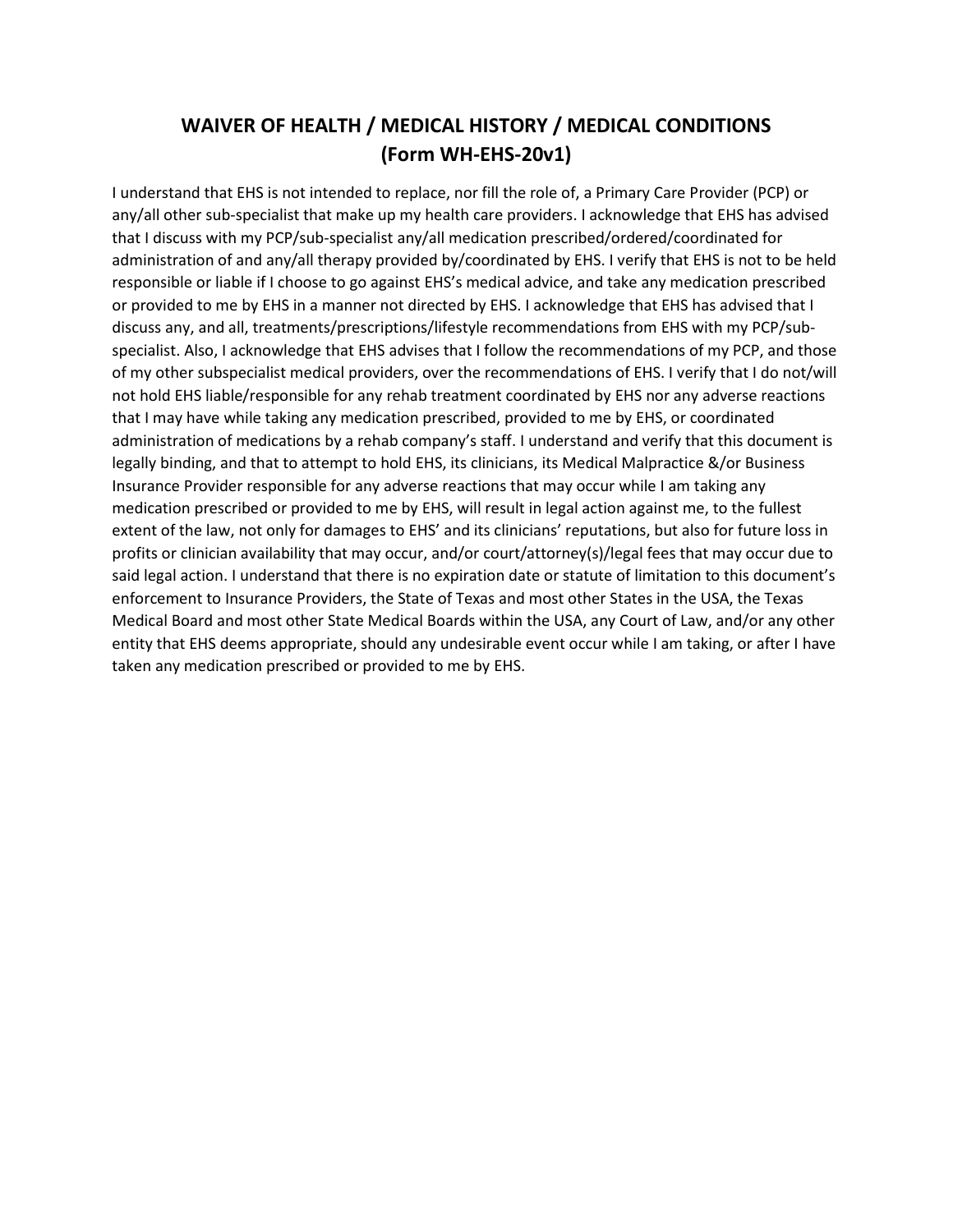## **MEDICATION/INJECTION WAIVER ACKNOWLEDGMENT (Form MIW-EHS-20v1)**

I understand that:

- 1. It is my responsibility to discuss all medication(s)/plan of care I receive from EHS with my EHS clinician, my PCP, my various sub-specialist physicians, and my pharmacist.
- 2. EHS, as well as other clinicians, cannot anticipate whether I will experience adverse reactions, side effects, or allergic reactions, to any medication(s) prescribed to or administered via injection from EHS or from a self-administered injection with a medicine prescribed by EHS. I understand that such reactions can occur to anyone, with any medication, at any time, and that the prescribing clinician and EHS is not a fault for such reactions.
- 3. If I experience any adverse reactions, side effects, or allergic reactions from a prescription orally taken medicine, an injection (whether intramuscular, subcutaneous, or intravenous) I receive at EHS's direction, or from a self-administered injection with a medicine prescribed by EHS, I understand that it is my responsibility to immediately seek to be evaluated by my EHS clinician, and/or my PCP, and/or by emergency services providers (911, an Emergency Department, etc.) .
- 4. I understand that any orally taken medicine or any injectable medication can produce minor, moderate, severe, or life-threatening adverse reactions, side effects, or allergic reactions (including anaphylactic reactions and death). I also understand that no adverse reactions may occur after taking an orally prescribed medicine or after receiving an injection of a medication.
- 5. I acknowledge and understand that EHS is not an emergency care center, and that they do not have equivalently trained staff, resources, or equipment comparable to an emergency care center. I acknowledge that patient care provided at a patient's residence, or other health care facilities, is not intended to handle/provide emergent care. If our patients/patient's responsible guardian feels the patient is experiencing a medical emergency, then they should call 911 to ensure they receive the proper care by the appropriate clinicians in the appropriate setting.
- 6. In the event of a serious adverse reaction from an orally taken medicine, a topical medicine, and/or an injection given at an EHS facility, in a private residence, or at another health care facility, I understand that the primary role EHS will perform will be their activation of the Emergency Medical Services (EMS) by calling 911. I understand that EHS would do all within their limited resources to render supportive care while awaiting the arrival of EMS staff members.
- 7. I acknowledge and understand that if I experience a severe reaction from an orally prescribed medication, a topically applied medicine, and/or an injection given at an EHS facility, in a private residence, or at another health care facility, and/or from a self-administered injection with a medicine prescribed by EHS, that EHS could not have predicted ahead of time me experiencing such a reaction, and that EHS is not at fault for such reactions.
- 8. I agree that I, nor any of my family/friends/or associates on my behalf, will hold EHS responsible should a negative experience or reaction occur after taking any orally prescribed medicine, a topically applied medicine, and/or receiving an injection at an EHS facility, and/or from a selfadministered injection with a medicine prescribed by EHS. I will not seek legal action or judgement against EHS and affiliates in the event of said reaction. I understand that in the event of an adverse reaction, I will be held responsible for the expense of legal action in all forms, should I attempt to seek legal action against EHS and its affiliates.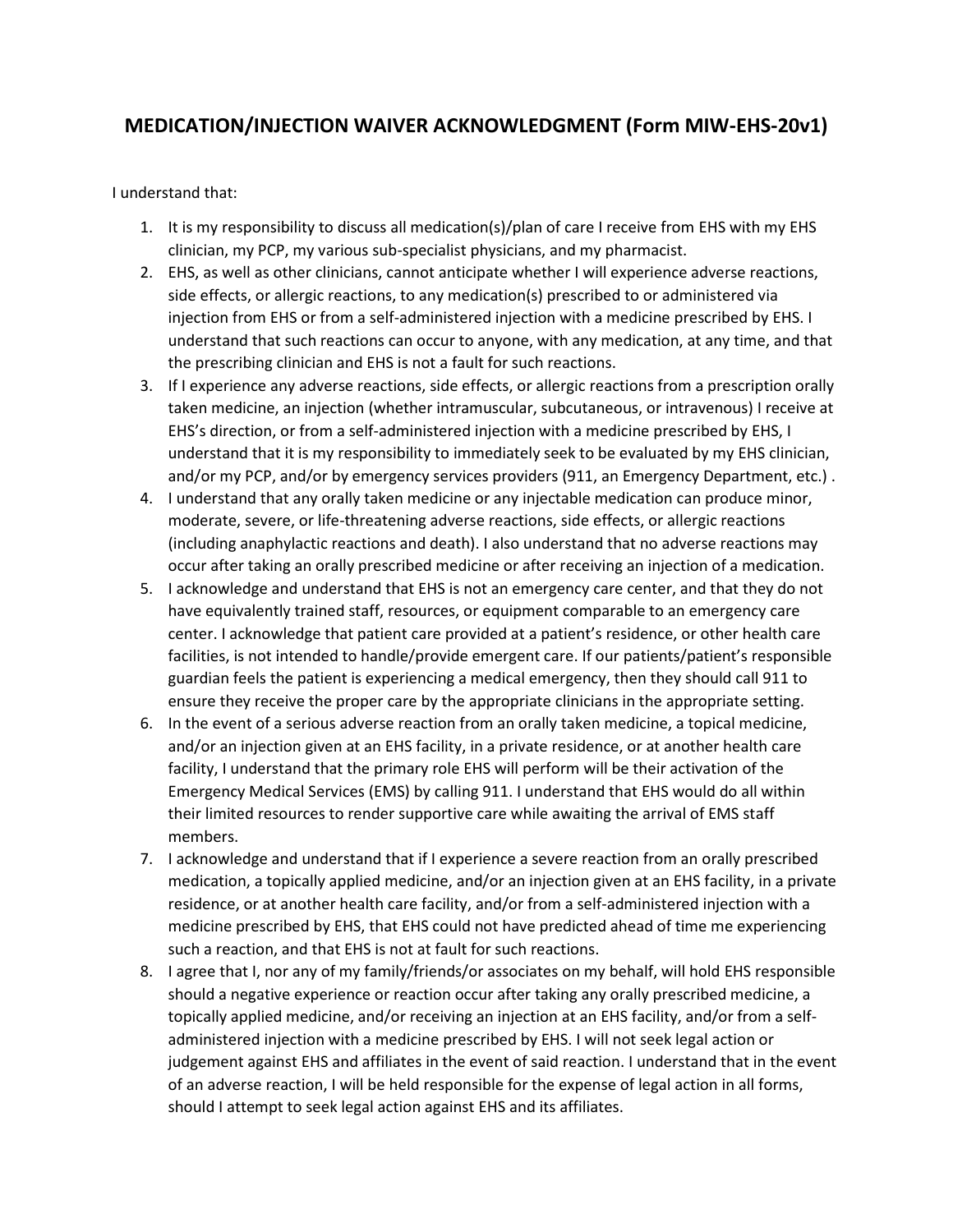# **Patient Responsibilities, Acknowledgments, and Agreements (Form PRA-EHS-20v1)**

In submitting my personal information and my health information (signs, symptoms, conditions, comments, answers to questions, fully completed Health Information Form, and/or any online questionnaires) in connection with my request for services, the following statements are true:

- 1. I am an adult (at least 18 years of age) and/or I am an adult seeking care for my legal dependent. I am aware that EHS will not treat anyone under the age of 18 for weight loss/weight management.
- 2. I am voluntarily providing my health and medical information for the purposes of obtaining services through EHS.
- 3. I am competent to use the services offered by EHS, and I fully understand the material and information contained therein.
- 4. I voluntarily choose to seek a clinician consultation through telemedicine/online medicine, at a physical clinic location within EHS, at a private residence, or at another independent health care facility. I realize that for Telemedicine services that the consulting clinician will not conduct an in-person physical examination and will rely on the truthfulness and accuracy of the information I am providing to the EHS' staff and/or during a telephone and/or a teleconference video consultation.
- 5. I recognize that the consulting clinician reviewing my Health Information may, or may not, prescribe treatment based on my responses. Additionally, the exam performed by a EHS clinician will dictate what the clinician feels is appropriate for regarding my treatment (medications and/or other therapy, including rehab services). I understand that I may be responsible for the service fees/bill with EHS, in part or full, if my private insurance does not cover the care or only covers a portion of the care provided by EHS.
- 6. I am aware that my failure to provide truthful, accurate and complete information to the consulting clinician, and any other providers or staff with EHS, could result in an inappropriate treatment decision that could be harmful to me and/or ineffective. Therefore, I have responded, or will respond, to each question truthfully and accurately, and I acknowledge that I fully and completely disclosed any/all information concerning my current health and my past medical history.
- 7. I understand that EHS advises that I have a complete physical examination by a licensed medical clinician (PCP) at minimum yearly, and perhaps even more frequently as per recommendations by my PCP. I agree to inform my PCP about the treatments carried out by, or coordinated by, EHS. Additionally, I agree to inform my PCP about the products/medications/prescriptions ordered, administered, or supplied from/by EHS.
- 8. I will contact my PCP, my sub-specialist, and EHS, if I have questions, difficulties, or complications with recommended treatment/s. I will make my PCP aware of my visit and any medications administered and/or prescribed by EHS.
- 9. I will make any/all EHS clinicians that I see in the future aware of any changes to my medical condition since I was last seen by a EHS clinician regardless of the condition or setting that I am seen by a EHS clinician.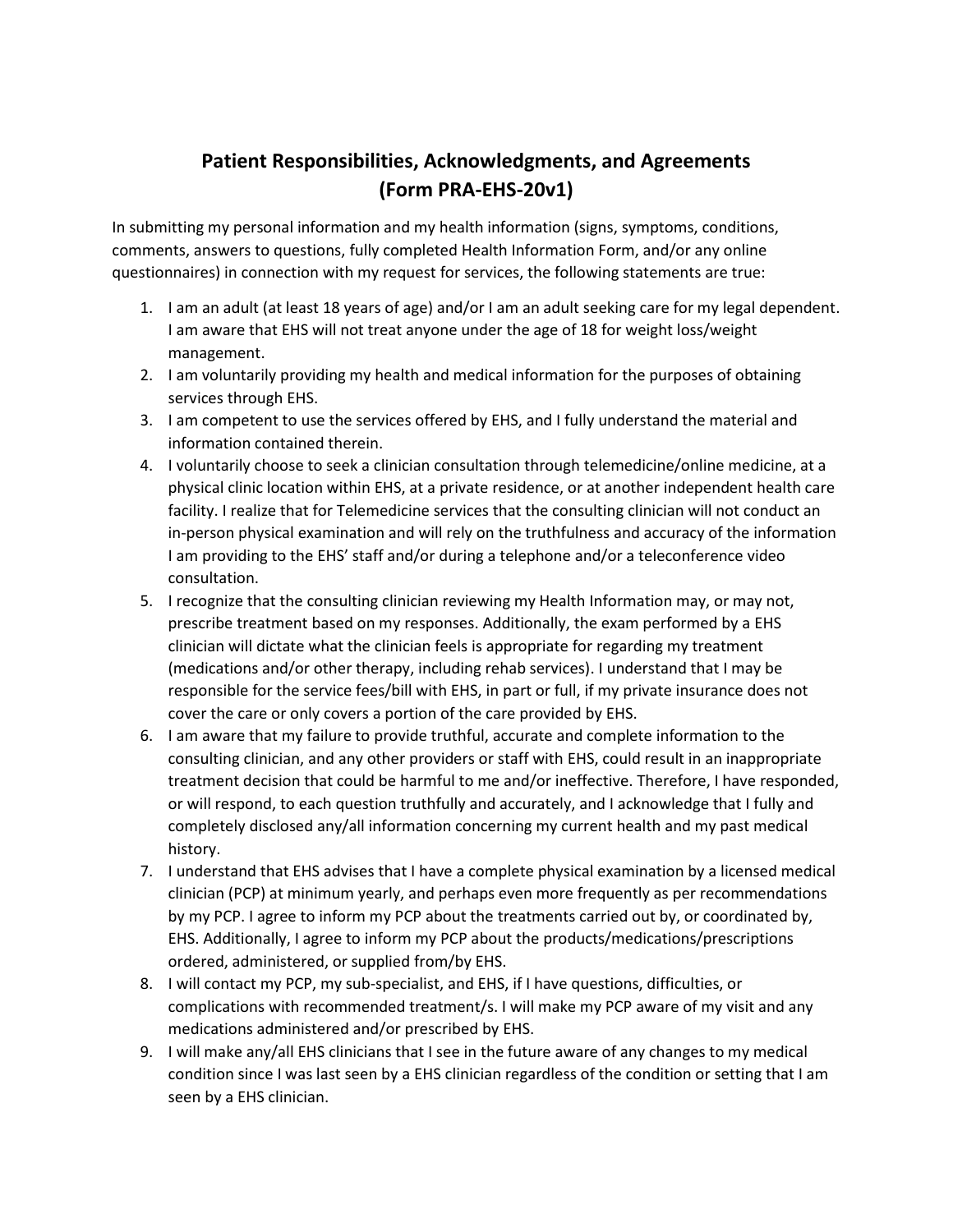- 10. I understand that I will be given the opportunity to ask any and all questions about any tests, procedures, plan of care, rehab care being ordered, or medication(s) that may have been prescribed/administered/ordered for me or my dependents. It is my responsibility to seek answers from EHS until I am satisfied and fully understand the plan of care, any associated risk(s), any possible complications, and fees/cost.
- 11. I understand that EHS' consulting clinicians are U.S. licensed practitioners, but that they are not my PCP and that they have no intention to fill the role of my PCP. I understand that the consulting clinician is compensated for reviewing my health information. The consulting clinician is compensated for this review, treatment plan, opinion, and consultation only.
- 12. I understand that there are risks, as well as benefits, in having tests and/or procedures performed, treatment or rehab performed, and/or when taking any medication. I agree that I will not hold EHS, the consulting clinician, &/or any entities, affiliates, employees, partners or agents associated with EHS responsible for any adverse effects/events caused by any medication(s) prescribed, procedures performed, tests ordered, or insufficient/inaccurate diagnosis and treatment procedures/plans of care ordered by the consulting clinician with EHS, that are due to the nature of the lack of an in person physical examination (i.e. Telemedicine limitations) and/or if I fail to provide reliable, truthful, and accurate information.
- 13. If paying by credit, debit card, FSA, HSA, or CareCredit Card, I acknowledge that I am the owner of said card/payment method, or I am permitted by law to use said card/payment method.
- 14. Regarding medical care provided via Telemedicine with EHS I understand, and agree, to the following (all within this section): I understand that a medical clinician who is currently licensed in the United States will review my Health Information. I understand that an EHS physician/advanced practice provider (Nurse Practitioner—NP or Physician Assistant—PA) licensed in my state will electronically send my prescription(s) to the local pharmacy of my choice in the state I live in. Another option for me is to have a pharmacy directly mail to me the medication(s) that were prescribed to me by an EHS clinician. Note that pharmacies will not mail controlled substances. I understand that if I choose this option that the pharmacy selected for this task will be financially independent from EHS (i.e., separate from EHS) and that it will be licensed to directly mail prescription medication(s) to patients. I understand that EHS will **NOT** prescribe any opiates or benzodiazepines to its Telemedicine patients from a Telemedicine visit. I understand that EHS is not a pharmacy and that EHS does not have any financial connection with any pharmacy.
- 15. I agree that if I, or any entity on my behalf, personally brings forth any dispute arising out of or related to the provision of services provided by the consulting clinician with EHS, or by their affiliates, employees, partners and agents, it will be subject to mandatory mediation. Should mediation fail to resolve the disputed issue(s), said dispute shall be subject to final and binding arbitration, and all parties will agree to be bound by the arbitration, which will be enforceable in a court, and parties waive any rights to bring suit before, during, or after agreeing to binding arbitration. These terms defined in this section are legally binding unless otherwise prohibited by applicable law. If no law prohibits this application in part, or full, then is will be applied to any legal disputes.
- 16. Any mediation, arbitration, administrative proceedings, or other proceedings shall be held in Tyler, Texas, unless all involved parties agree otherwise or if precedent law mandates another location. Such legal proceedings will be governed by the substantive law of the State of Texas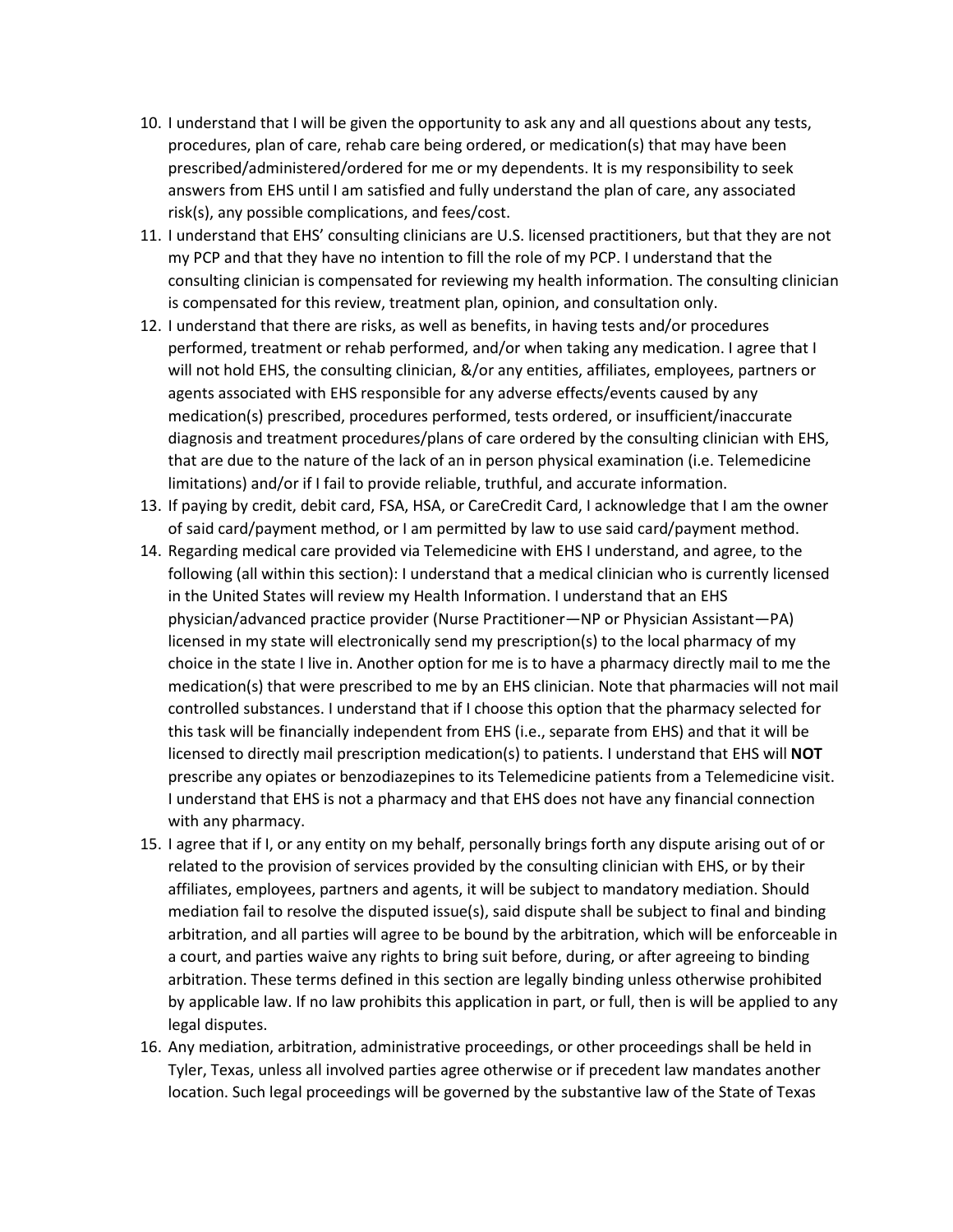without regard to conflicts of law. In the event that a legal matter arises (lawsuit against EHS) and a judgement is made in favor of EHS then the plaintiff against EHS will be required to cover all of EHS' related expenses including, but not limited to the following: lawyer/legal, mediation/arbitration/court fees, travel/lodging, lost wages/EHS expense for paying wages of all of the staff involved in preparing for the case and/or being present at the trial, etc. This is true regardless of whether EHS counter sues or not.

- 17. I accept all risks, known and unknown, involved in, arising from, or related to taking the medication, products, procedures and treatment with/from EHS or the rehab carried out by a Rehab Company that EHS ordered services through. Subject to and without waiving any rights that may be conferred upon me under state or federal law, I will not seek indemnification and/or damages whatsoever of any kind from EHS, the consulting clinician, any entities, affiliates, employees, partners or agents associated with EHS for unintentional harmful acts, and I hereby hold harmless EHS from and against any and all liability relating to or arising out of my request for or receipt of medications/treatments in this manner.
- 18. I hereby release EHS, the consulting clinician, or any entities, affiliates, employees, partners or agents associated with EHS from any and all claims, that the clinician acted below the requisite standard of care on the basis that the clinician did not personally examine me (i.e. a limitation from having care provided via Telemedicine).
- 19. I hereby acknowledge that all information and service provided, are provided "as is" without warranty of any kind, expressed or implied.
- 20. If any provision of this agreement is held to be illegal, void, or unenforceable, then this agreement may be modified or amended only to the extent necessary to enable the remaining provisions to be in force and effect to the maximum degree in favor of EHS. If any individual, or multiple, clause(s) found within this document is(are) determined to be unlawful or unenforceable then that, or those, clause(s) alone will be deemed non-binding, but all other clauses/provisions will remain enforced/legally binding.
- 21. I understand the EHS reserves the right to search my State's Prescription Monitoring Program/Controlled Substance Program (ex: TEXAS PMP AWARxE) to determine if I have been forthright with them. I understand that EHS policy, and law, requires EHS to perform a review of my State's Prescription Monitoring Program/Controlled Substance Program for any patient seeking weight loss/weight management care from EHS.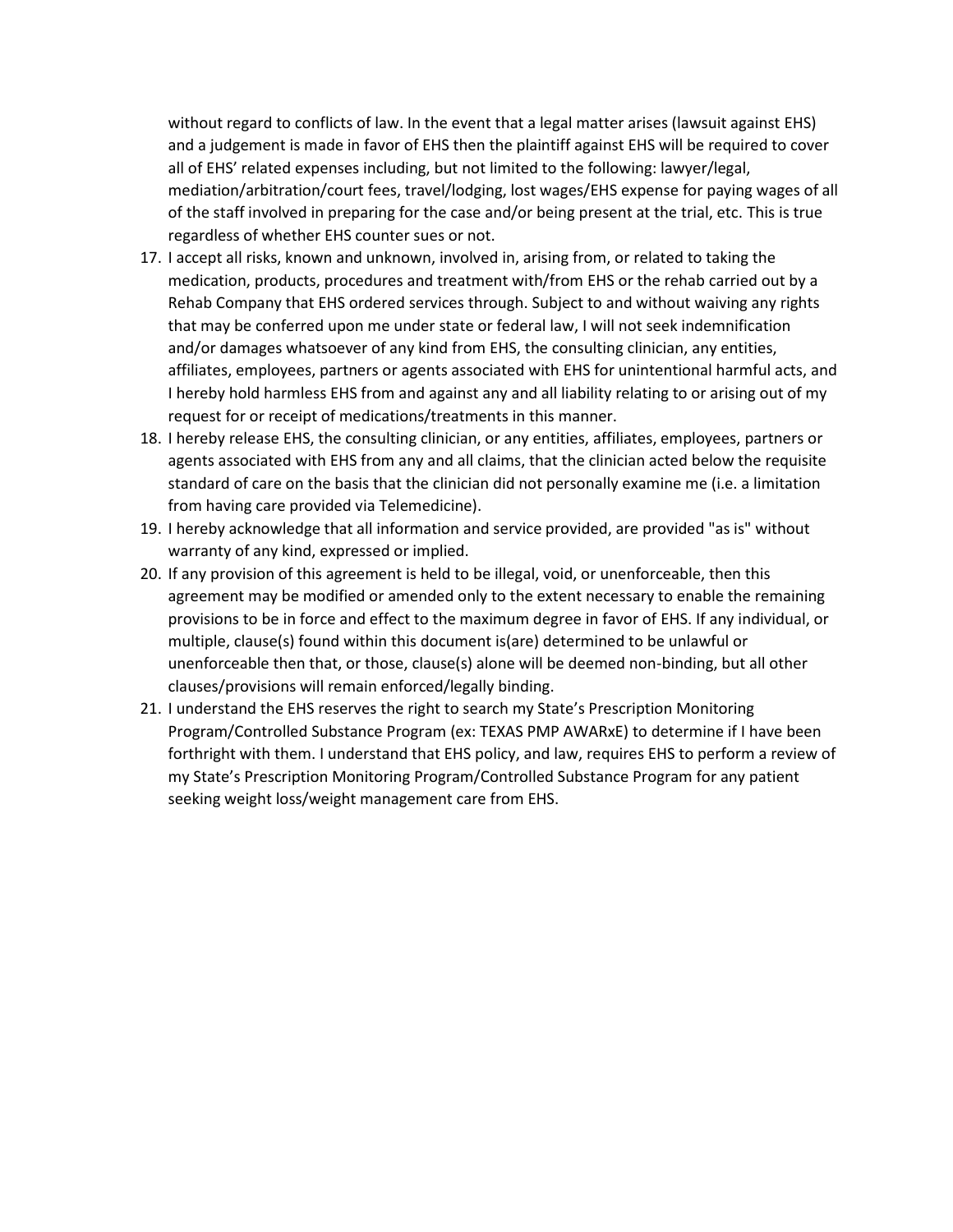# **Additional General Telemedicine, and other, Miscellaneous Information (Form AGT-EHS-20v1)**

Telemedicine allows the delivery of healthcare services using electronic means between healthcare providers and patients that are not in the same physical location. Telemedicine may be used to help educate patients, diagnose, treat, and provide means for follow-up visits. EHS uses network and software security protocols to protect our patients' privacy and patient's Protected Health Information (PHI).

Telemedicine is a relatively newer means to deliver healthcare to patients. It comes with both possible benefits and possible risks. Telemedicine does have its limitations and it can only treat certain conditions. It is not a substitute for a PCP, medical sub-specialist care, face-to-face clinician-patient interactions, hospital services, and/or emergency services.

Telemedicine can offer fast, convenient, relatively inexpensive, and simple access to a healthcare provider for treatment of many common illnesses/healthcare needs with or without an appointment from the comfort of where you are.

Telemedicine by its nature fails to provide the medical clinician the ability to place their hands upon the patient for a thorough physical exam. Much is gained from such physical exams. Test, in general, cannot be performed via healthcare provided by a Telemedicine visit. Commonly checked vital signs cannot be performed by the healthcare provider during a Telemedicine visit. These limitations cause an increased risk of failing to establish an accurate definitive diagnosis. This can lead to treatment that fails to appropriately treat the actual condition that the patient has. Delays in proper testing, diagnosis, and treatment exist with Telemedicine. A patient may have a desire to have a certain condition treated via Telemedicine, but due to the nature of the condition it may not be possible to provide treatment for the requested need. Some medications, such as narcotic pain medicine and benzodiapines, cannot be prescribed from a Telemedicine visit. Some state or federal regulations may prevent/restrict a provider from providing certain care to patients via Telemedicine.

By accepting EHS' Terms of Service, you acknowledge understanding and are agreeing to all contained within these Terms/documents. Agreeing to our Terms is confirmation that you have carefully read and understand the risks and benefits of services provided by EHS. Additionally, you understand that:

- 1. Just like all other electronic platforms your private information housed by EHS could be at risk of unauthorized access. This statement is true even though EHS uses network and software security protocols to protect its patients' privacy and its patient's Protected Health Information (PHI). I will not hold EHS responsible for loss of my information/security breach as long as EHS was following industry standard protocols to ensure the safety of my information.
- 2. That EHS cannot guarantee any results from its treatments. That my medical condition can worsen despite treatment from EHS, and that I may ultimately need to see a healthcare provider outside of the EHS system at my own expense to treat a condition that I originally sought to have treated by EHS.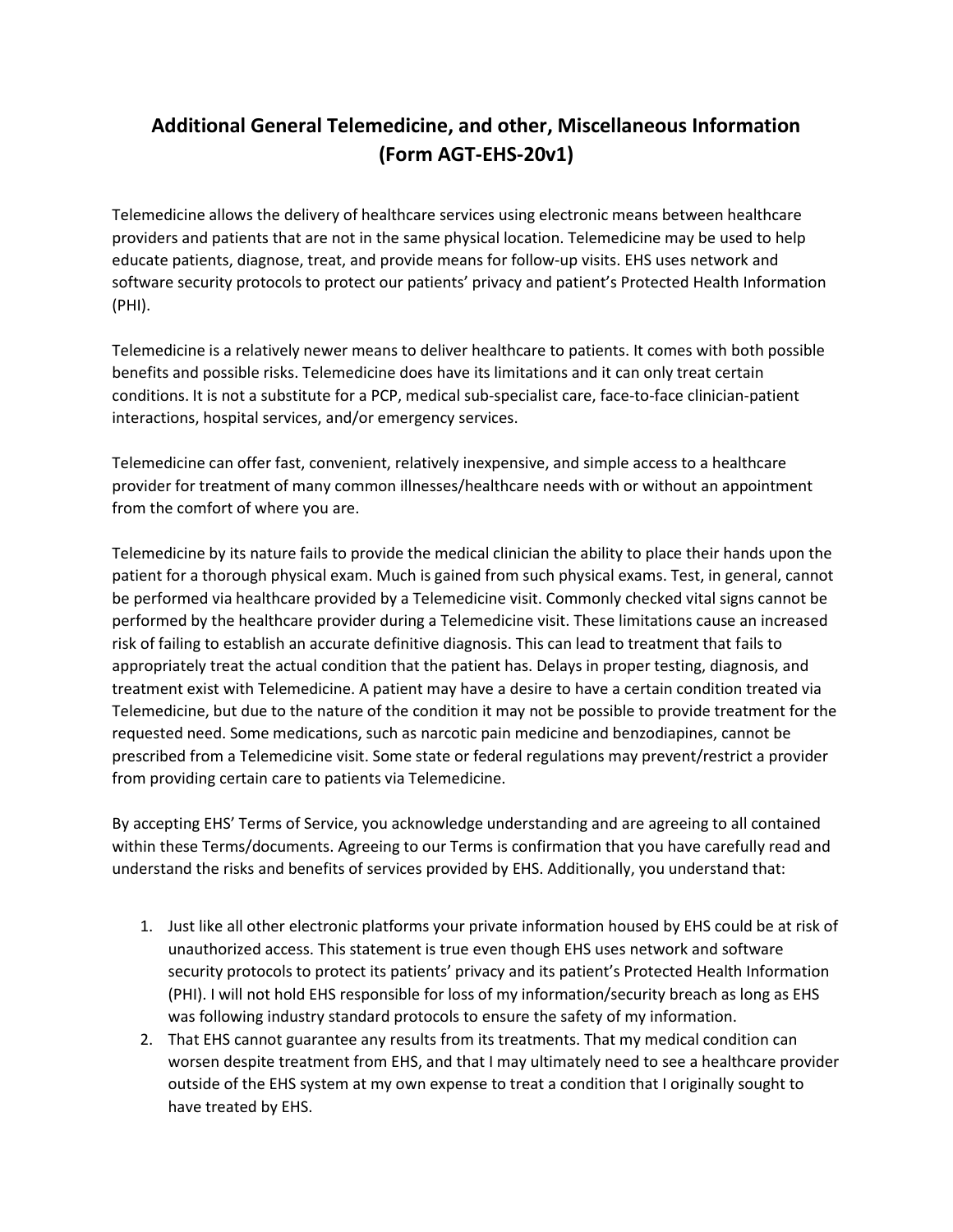- 3. That the rights afforded me via the Health Insurance Portability and Accountability Act (HIPAA) are enforce regardless of how healthcare is provided to me (i.e., face-to-face visit in a physical clinic, Telemedicine visits, etc.).
- 4. That even though licensed medical healthcare providers work with EHS they exercise their own independent medical judgment/treatment. That healthcare providers that work in conjunction with EHS will share my health information with the rest of EHS.
- 5. That I understand, and accept, that it is reasonable that all aspects of the technology/processes/policies/operations of EHS are not fully described here, and that I have voluntarily elected to seek treatment via EHS.
- 6. That EHS will not share my information with any third parties unless they specifically request to do so, and I explicitly agree for them to do so. If I do consent to have EHS share my information to a third party that third party/parties would have to be named specifically and my consent would apply only to the specific third party/parties that I agreed to have my information shared to.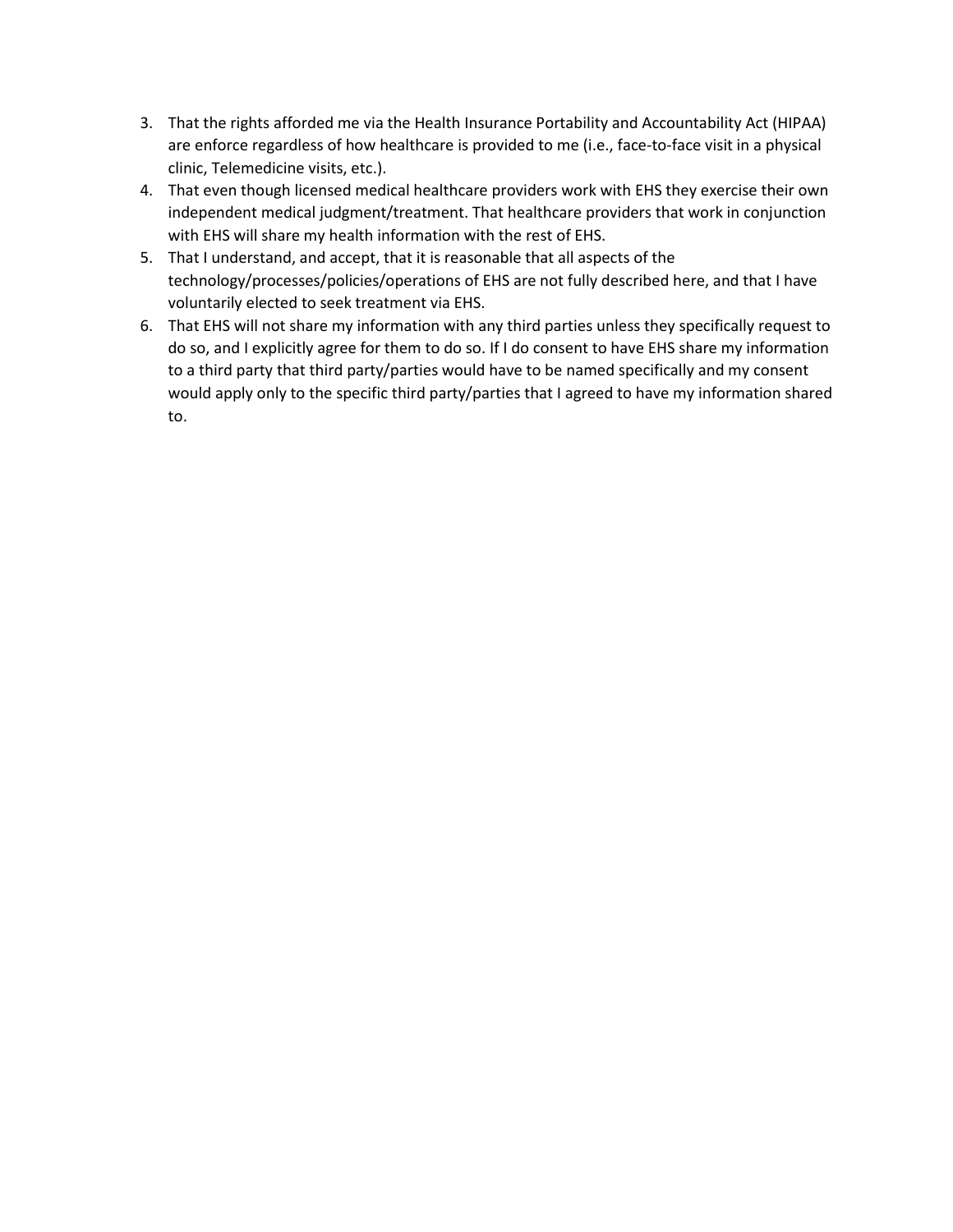# **HIPAA WAIVER OF AUTHORIZATION (Form HIPPA-EHS-20v1)**

As required by the Privacy Regulations created as a result of the Health Insurance Portability and Accountability Act (HIPAA).

THIS NOTICE DESCRIBES HOW HEALTH INFORMATION ABOUT YOU MAY BE USED AND DISCLOSED, AND HOW YOU CAN GET ACCESS TO YOUR INDIVIDUALLY IDENTIFIABLE HEALTH INFORMATION. PLEASE REVIEW THIS NOTICE CAREFULLY.

This is to confirm that EHS is willing to collaborate with other medical practitioners, medical insurance entities, and government entities regarding a patient's protected medical record and history if, and when, it is deemed necessary by any, or all, of the aforementioned entities to ensure the appropriate administration of your individual healthcare needs and/or continual adherence to federal and state mandated lawful practices. I understand records belong to EHS, but that the information in them is the patient's information. EHS is required by law to keep information about you private, to give you this Notice about our privacy practices, and to follow the practices outlined in this Notice.

EHS is aware that the information shared involves the use and/or disclosure of Protected Health Information (PHI) for varying purposes as deemed necessary and appropriate by either our practitioner's medical judgement and knowledge, another medical practitioner's medical judgement and knowledge, medical insurance requirements, and/or government entities without the explicit circumstantial authorization from the patient.

EHS is also aware that we must provide to our patients, upon request, an accounting of disclosures of their PHI under a waiver of authorization, unless otherwise mandated by law, as well as a copy of the HIPAA Notice of Privacy Practices. I am aware that I can view EHS' HIPPA form via an online platform. I accept EHS' online HIPPA form as fulfillment of EHS' responsibility to provide me a copy of HIPAA Notice of Privacy Practices. I, as a patient of EHS, understand that this information will be provided in printed form only if I specifically request a printed/physical copy of it. I acknowledge that I have either received a physical copy of these waivers/forms or that I have declined to receive physical copies of them.

Our practice will use and disclose your individually identifiable health information when required to do so by federal, state or local law concerning public health risks, health oversight risks, inspections, investigations, lawsuits and similar proceedings, and law enforcement requests, threats to health and safety to you or others, if you are a member of a military force or for National Security reasons.

Privacy of Electronic Prescriptions:

- 1. Privacy of electronically submitted prescriptions falls under HIPAA regulations based upon the recent e-prescribing final rule.
- 2. Authorization to access this data is role-based given the sensitivity associated with certain medications.
- 3. All treating health care providers have access to Controlled Substances, to reduce the incidences of drug-drug interactions, drug-condition contraindications, patient safety, etc.
- 4. I, a patient of EHS or a legal guardian/authorizing agent of a EHS patient, approve the submission of electronic prescription(s) and necessary accompanying healthcare information to healthcare providers, home health companies, rehabilitation companies, government entities, and/or my indicated pharmacy of choice. I agree to permit EHS to review any governmental